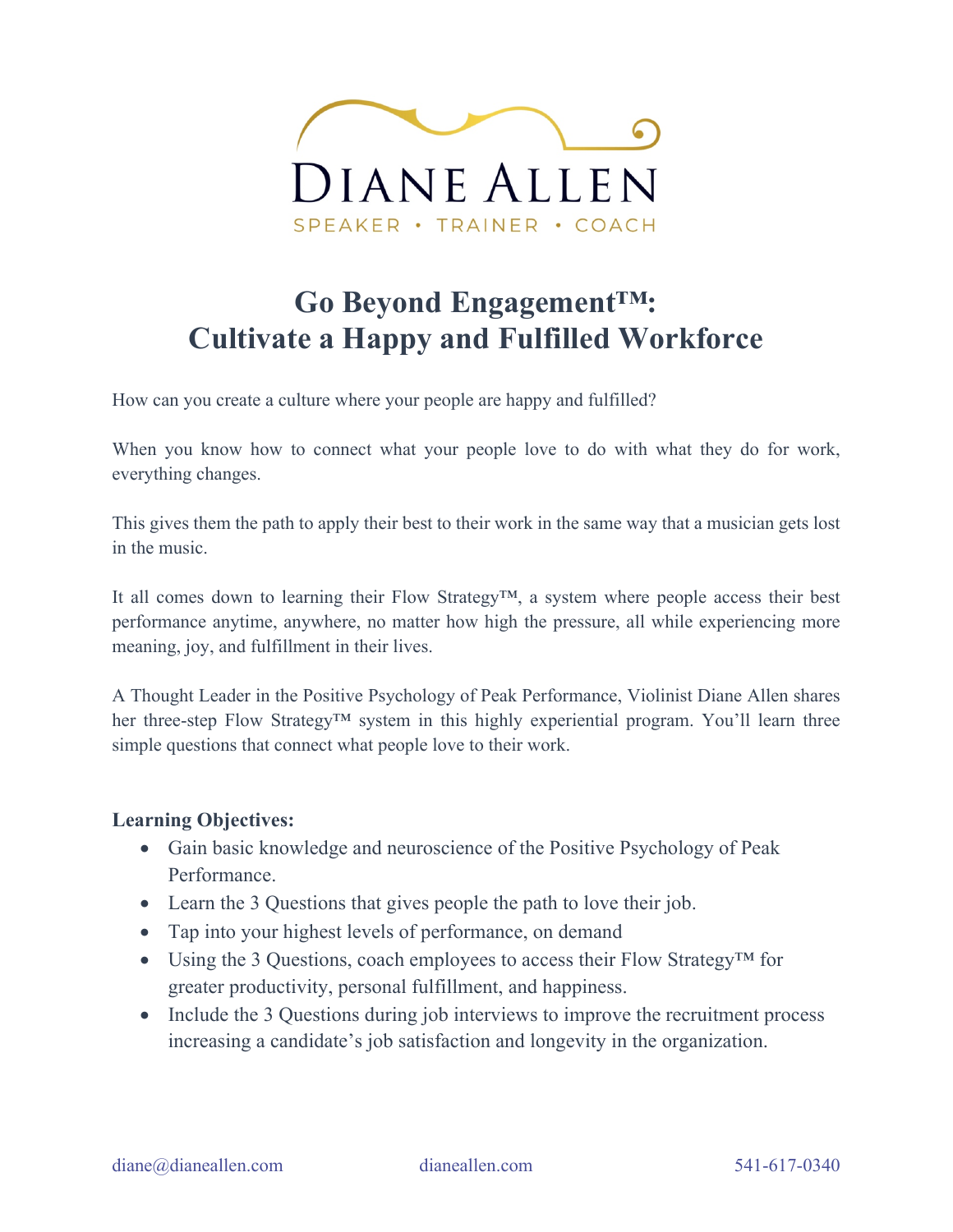

## **Unlock Genius for Increased Engagement, Retention, & Recruitment**

What if tapping into your genius is the key to finding meaning, joy, and fulfillment in your work?

Imagine a culture where people are deeply engaged producing their best work. Collaboration happens with ease, and team synergy creates innovative outcomes. At the end of the day people leave inspired, fulfilled, and are looking forward to tomorrow's work.

This is not a fantasy. It's the natural outcome of connecting what people LOVE to what they DO.

A Thought Leader in the Positive Psychology of Peak Performance, Violinist Diane Allen shares her three-step Flow Strategy™ system in this highly experiential program. You'll learn three simple questions that unlock genius and how to utilize them to improve employee engagement, retention, and recruitment.

#### **Learning Objectives:**

- Gain basic knowledge and neuroscience of the Positive Psychology of Peak Performance.
- Learn the 3 Questions That Unlock Genius.
- Tap into your highest levels of performance, on demand
- Using the 3 Questions, coach employees to access their genius for greater productivity, personal fulfillment, and happiness.
- Include the 3 Questions during job interviews to improve the recruitment process increasing a candidate's job satisfaction and longevity in the organization.